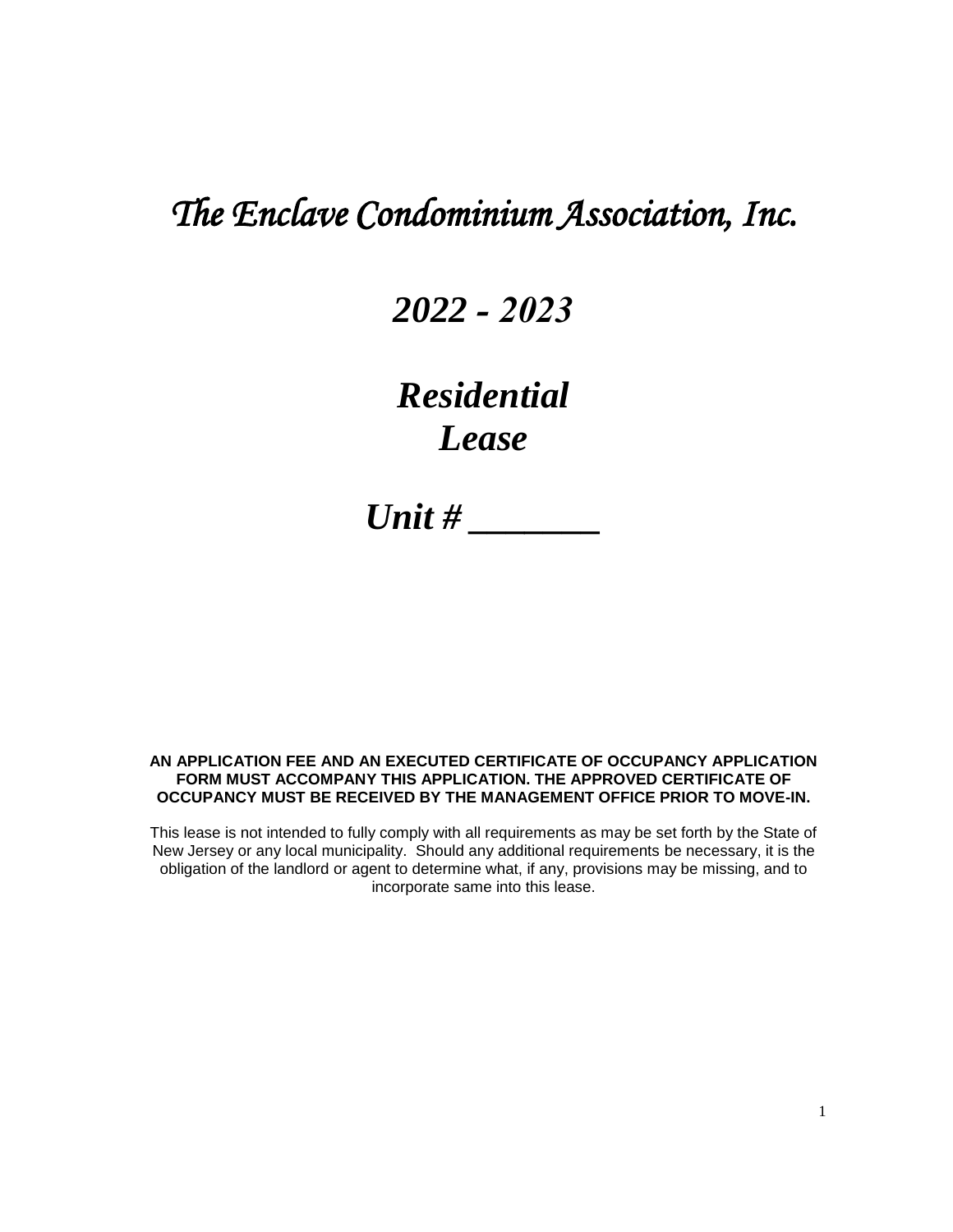# *The Enclave Condominium Association*

# **Rental Procedure:**

Unit owners may rent their units a maximum of **ONE** time within a calendar year. Rentals must be for a minimum of ninety days. Owners must utilize an official Enclave lease (available at the Management Office). The following policies must be followed for the rental of units:

**Step #1:** The following documents must be submitted for Enclave review and approval. (Review period is 2 weeks from submission date.)

- 1. Lessee's favorable Credit Report with a credit score of **725 or greater**.
- 2. Lessee's favorable Landlord Protect report showing no previous evictions or any unfavorable landlord/tenant issues.
- 3. Photo ID of all persons signing the lease and credit application.

## Unit Owner/Landlord Financial Requirements

- 1. Unit Owner/landlord must be current with their Condominium account before an initial lease or lease renewal is approved and processed by the Association.
- 2. In the event, at any time during the lease period, that unit owner/landlord is 2 months or more behind in his/her Condominium account, the unit owner/landlord must agree to subordinate any rent due and permit the Association to receive all net rental payments until the Association account is current.

**Step #2:** Upon review of the above and notification of approval by The Enclave, the following additional documents and rule compliance are required:

- 1. A Lease Fee, based on the Rental Fee Schedule ("Exhibit A") is required from the unit owner/landlord. The Rental Fee Schedule is approved, from time to time, by The Enclave Board of Trustees.
- 2. A C.O. (Certificate of Occupancy) from Atlantic City Code Enforcement, listing the names of all occupants, is required. Any occupancy without a C.O. will be reported to Code Enforcement as will occupancy by more than the number of individuals permitted by code.
- 3. Submission of an inspection and Clearance Certificate from a licensed pest control company re. Rodents, Insects and Bed Bugs.
- 4. Copy of fully executed "Enclave" lease including names and phone numbers of tenants and landlords.
- 5. Tenant signature acknowledging receipt, review and agreement to comply with Enclave Rules and Regulations.
- 6. Under no circumstances can owner's Access Fob be used by anyone other than individuals listed on lease. Use of these devises by others will result in the Access Fob deactivation and a \$20 fee for reactivation.
- 7. In the case of a lease renewal, the Enclave Condominium Association must approve the renewal. Such approval will be made or withheld dependent upon the tenant's history of compliance with the Enclave Condominium Rules and regulations during their tenancy at The Enclave. A request for approval of a lease renewal must be made at least 30 days prior to the expiration of the current lease. A copy of the new lease just be filed with management.
- 8. In the case of a tenant moving from one unit to another, the Enclave Condominium Association must approve the new lease. Provisions governing # 7 apply.
- 9. Move ins, move outs and deliveries must be scheduled with management.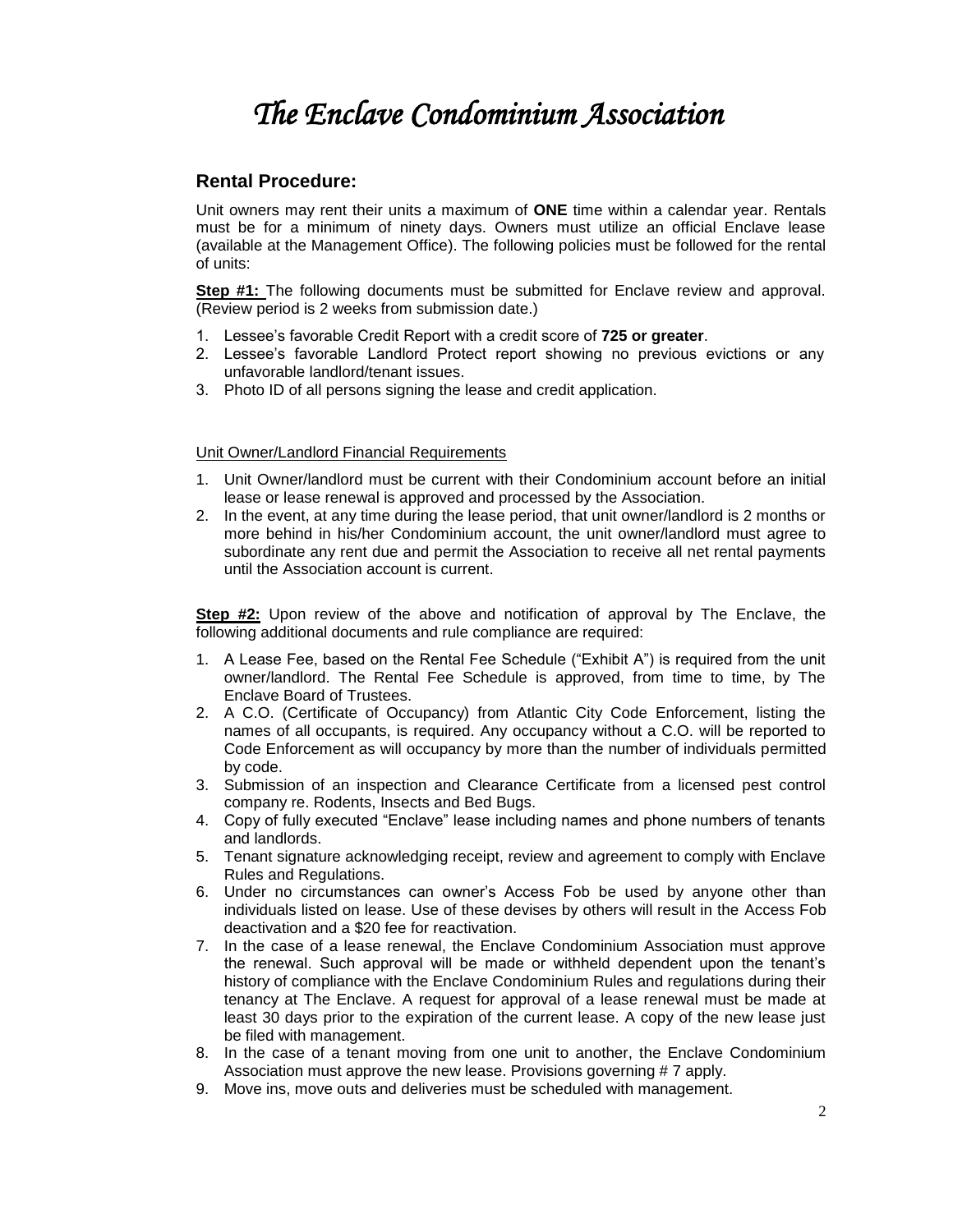- 10. No subletting is permitted.
- 11. The State of NJ requires the posting of a "No Lifeguard on Duty" sign on the back of the apartment door. Signs are available in Management office. Failure to maintain sign will result in a citation and State of New Jersey imposed fine.
- 12. Willful misstatements pursuant to Application are reason for eviction.
- 13. Tenant must agree to an orientation meeting prior to occupancy.
- 14. Co-signers on the lease or credit application are not permitted.

Upon completion of Steps #1 and #2, the tenant may occupy the unit. Tenant occupancy or continued occupancy, in the case of a lease renewal prior to approval by the Enclave Condominium Association and full compliance with the above requirements, will result in a \$25.00 per day penalty being charged to the unit owner for non compliance.

I have read and understand the rental procedure listed above: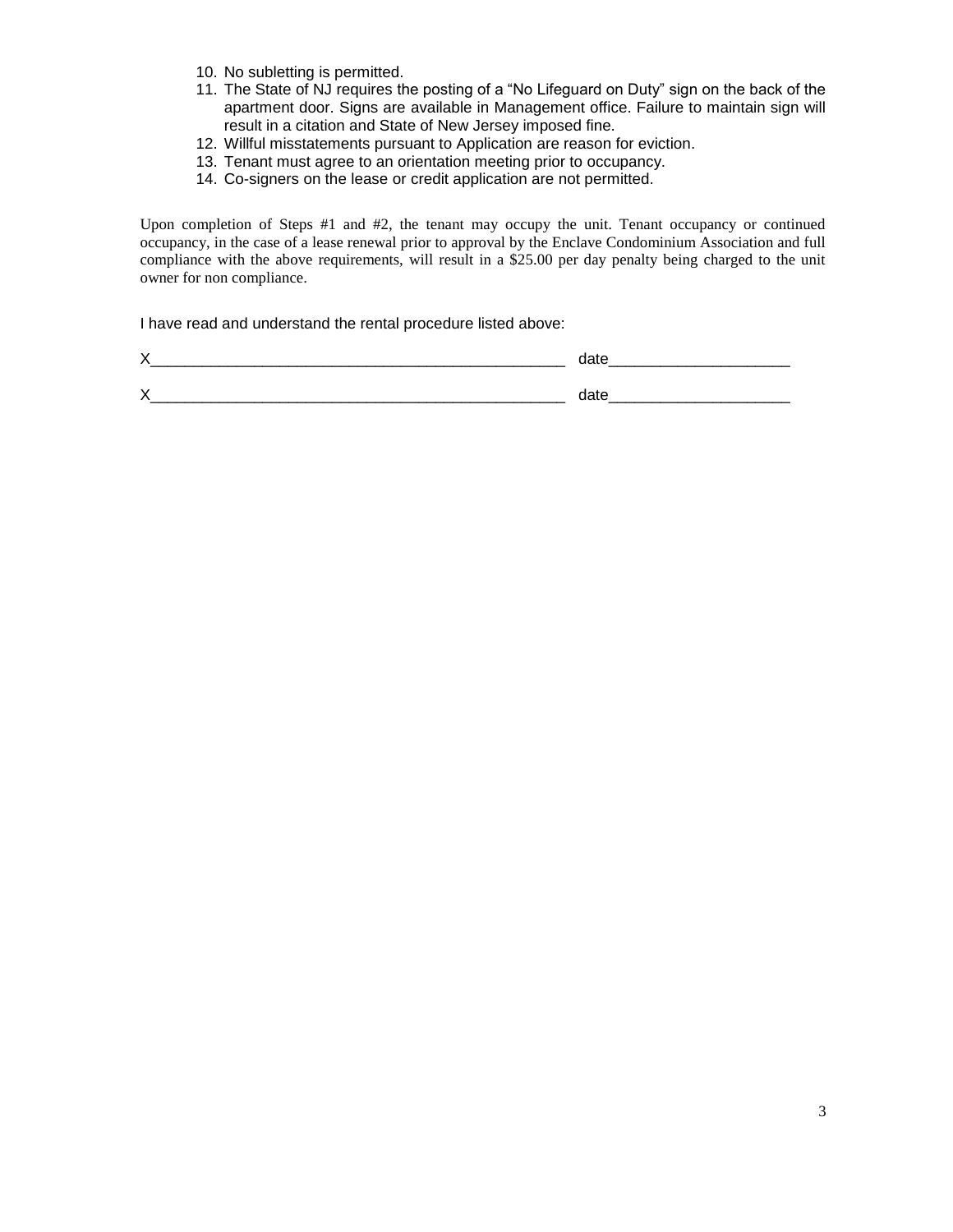# *Tenant Disclosure and Release:*

In connection with my tenant application with you, I understand that consumer reports which may contain public record information may be requested from Star Point Screening, Pensacola, Florida. These reports may include the following types of information: names and dates of previous employers, public records, credit data, bankruptcy proceedings, eviction and criminal records, etc. from federal state and other agencies which maintain such records.

I AUTHORIZE WITHOUT RESERVATION, ANY PARTY OR AGENCY CONTACTED BY STARPOINT TO FURNISH THE ABOVE MENTIONED INFORMATION.

I hereby authorize procurement of consumer reports(s). If approved as a tenant, this authorization shall remain on file and shall serve as ongoing authorization for you to procure consumer reports at any time during my contract period.

 $\overline{a}$  , and the contribution of the contribution of the contribution of the contribution of the contribution of  $\overline{a}$ 

# Print name

Social security number

Maiden/ other names used

Current Address

City, State, Zip Code

Date of Birth

Signature

Date

# \*\*CO-SIGNERS ARE NOT PERMITTED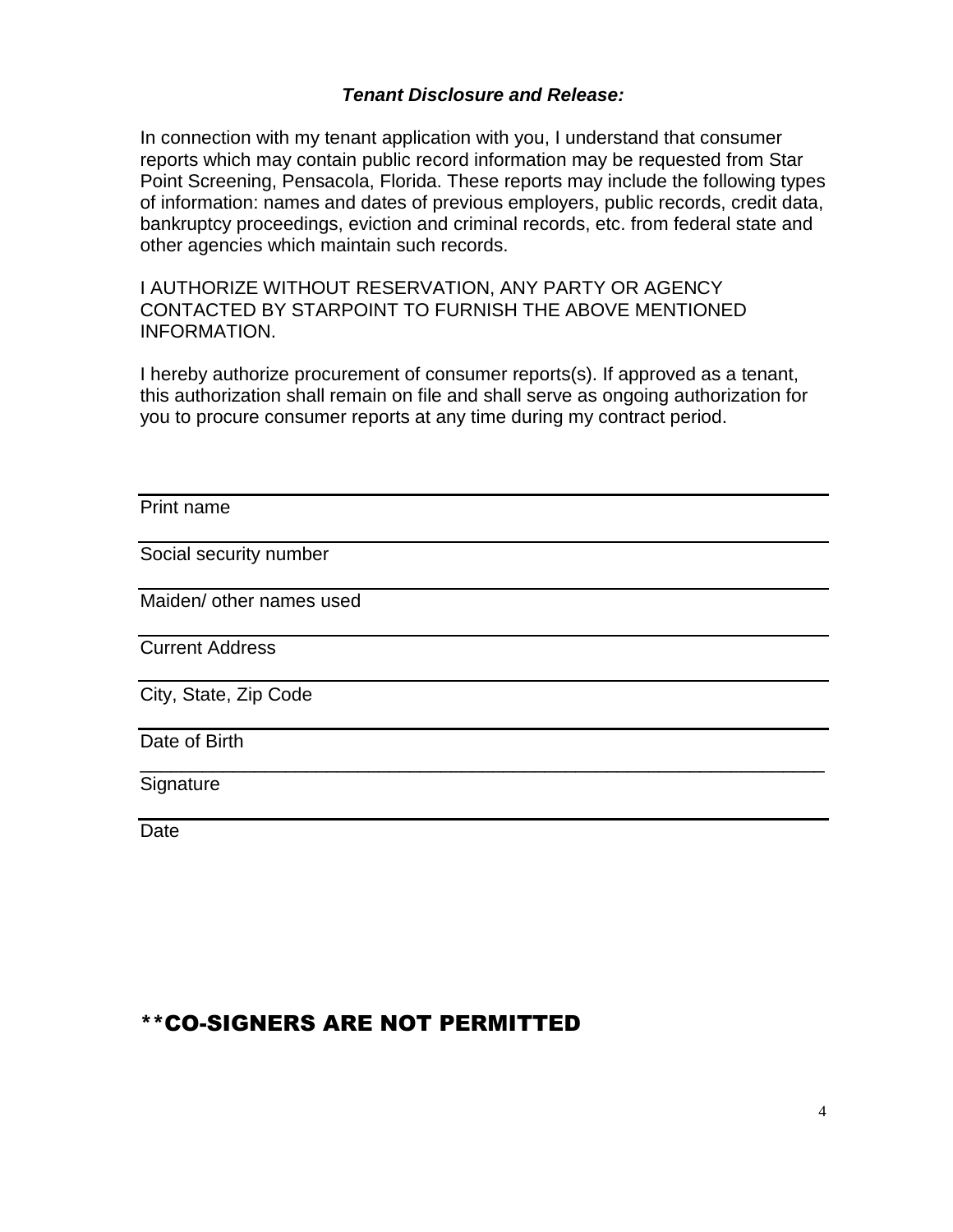# *Enclave Condominium Association*

# **Application to Lease**

This is an application to lease. It is subject to approval upon completion of all conditions required. It is a violation of the Condominium Rules to occupy the unit prior to approval of this application.

| Unit number _____________.                                                       |  |  |
|----------------------------------------------------------------------------------|--|--|
|                                                                                  |  |  |
| Previous home address, if above less than 5 years ______________________________ |  |  |
|                                                                                  |  |  |
|                                                                                  |  |  |
|                                                                                  |  |  |
| Address of employing company _________                                           |  |  |
| Previous employer, if above less than 5 years                                    |  |  |

List information on each car you intend to bring onto The Enclave Condominium parking facility:

| State | LİC.# | Make | Color | Year |
|-------|-------|------|-------|------|
| State | ∟ic.# | Make | Color | Year |
| State | ∟ic.# | Make | Color | Year |
| State | LİC.# | Make | Color | Year |

# **Please see Parking Policies "A" & "B" for parking rules.**

List the names of all persons who will be residing in the unit and their relationship to you.

| Name: | Relationship |
|-------|--------------|
| Name: | Relationship |
| Name: | Relationship |
| Name: | Relationship |

Please initial each statement below:

- X\_\_\_\_\_\_\_\_ The Rules and Regulations of the Enclave Condominiums have been given to me.
- X\_\_\_\_\_\_\_\_ I am totally familiar with the rules the rules and regulations of the Enclave Condominiums.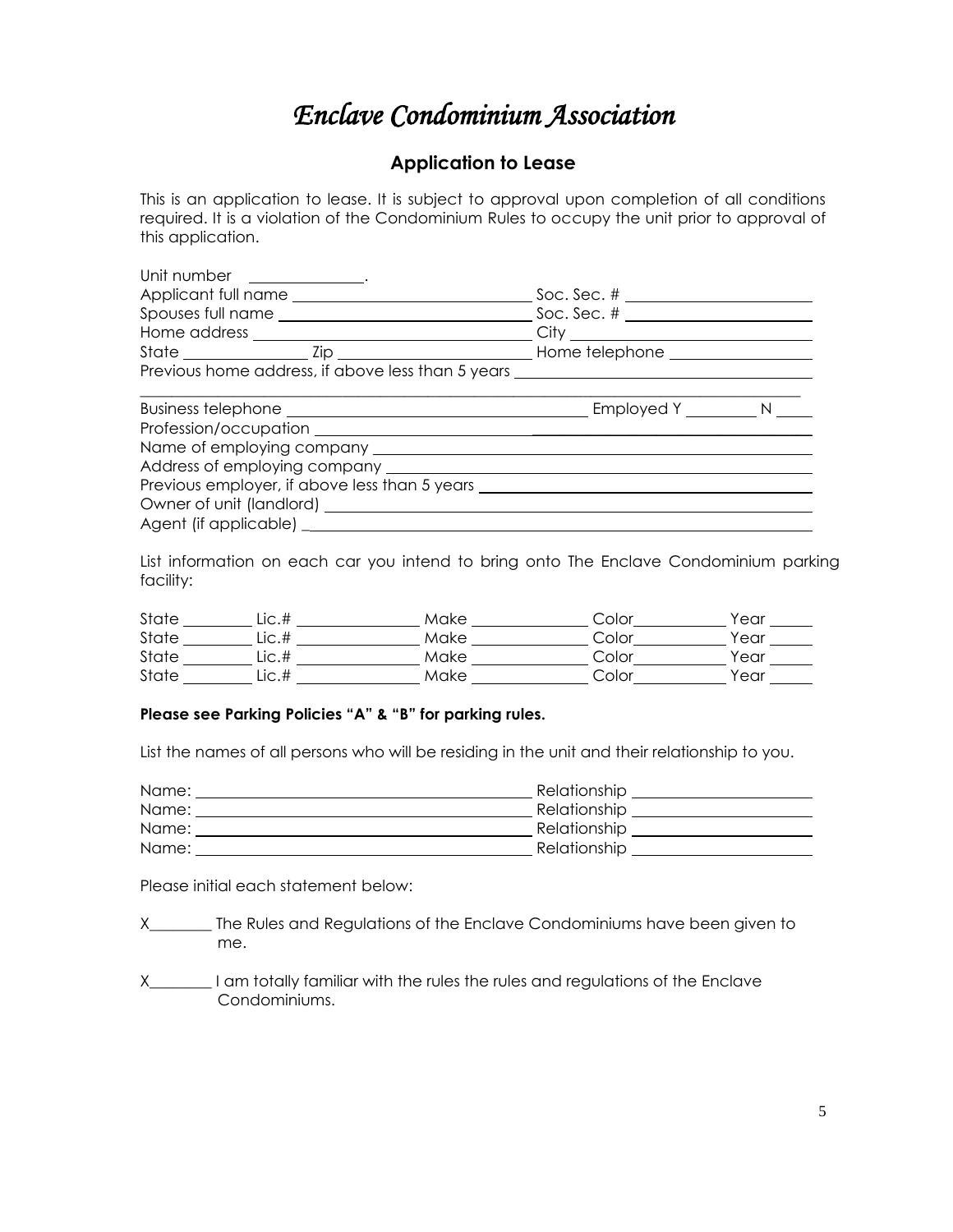Term of lease: From To Gross rent:

This is to advise that the undersigned has, subject to approval, entered into a written agreement to lease unit number \_\_\_\_\_\_\_\_\_ in the Enclave Condominiums. A copy of said lease must be attached to this application.

I certify that I HAVE READ AND FULLY UNDERSTAND the Rules and Regulations of the Enclave Condominium Association, and if the agreement is approved and consummated, I agree to be bound by all the provisions contained therein and subsequent amendments thereto. I understand that the rules and regulations of the Enclave Condominium Association are considered a legal and binding part of the fully executed lease.

**I understand and agree that as a LESSEE I will not be permitted to sub-lease the Unit and that no person will occupy the Unit in my absence without prior written approval of the Association. I further understand that as a LESSEE I will not be permitted to keep a pet on the premises.** 

Date Signature of applicant

Date that the contract of the contract of the contract of the contract of the contract of the contract of the contract of the contract of the contract of the contract of the contract of the contract of the contract of the

Signature of applicant

"THIS IS A LEGALLY BINDING LEASE THAT WILL BECOME FINAL WITHIN THREE BUSINESS DAYS. DURING THIS PERIOD, YOU MAY CHOOSE TO CONSULT AN ATTORNEY WHO CAN REVIEW AND CANCEL THIS LEASE, SEE THE SECTION ON ATTORNEY REVIEW FOR DETAILS."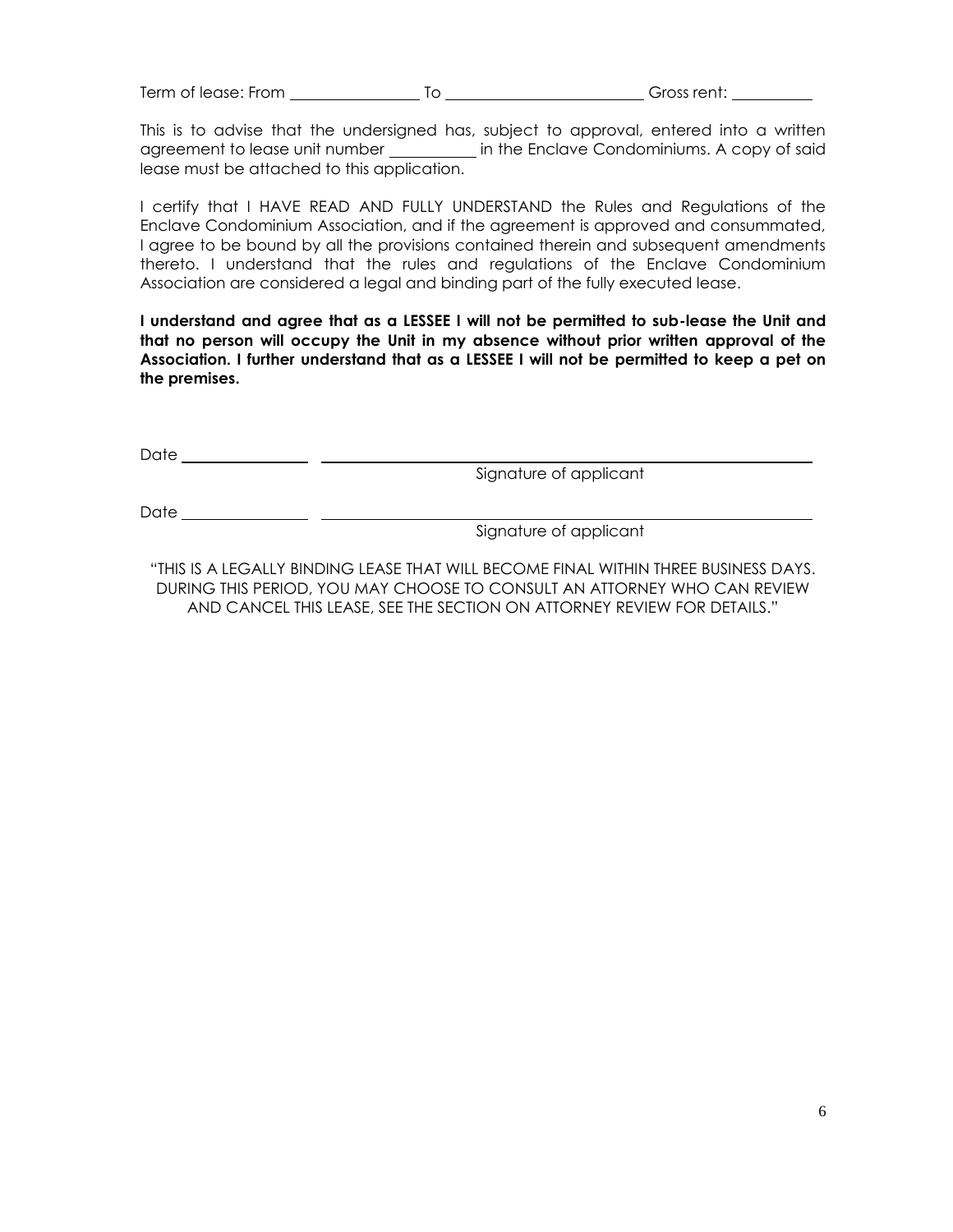# **RESIDENTIAL LEASE**

| This agreement, made the example and a state of day of example and a state of the state of the state of the state of the state of the state of the state of the state of the state of the state of the state of the state of t                                                                                                                                                                             |                                                        |                                |                       |
|------------------------------------------------------------------------------------------------------------------------------------------------------------------------------------------------------------------------------------------------------------------------------------------------------------------------------------------------------------------------------------------------------------|--------------------------------------------------------|--------------------------------|-----------------------|
| tenant, witnesses that the Landlord has agreed to LET to the Tenant, and the Tenant has agreed to<br>TAKE, from the Landlord the (unit number) _______________________ on the ________ floor<br>building known as the Enclave Condominium Association, located at 3851 Boardwalk, in the city of<br>Atlantic City, County of Atlantic, State of New Jersey.                                                |                                                        |                                | as<br>as<br>of<br>the |
| <b>TERM:</b><br>to be occupied as a strictly private dwelling apartment by the above named individuals and no other<br>persons.<br>The Landlord is not responsible if the Landlord cannot give the Tenant possession of the Unit at the<br>start of this Lease. However, rent will only be charged from the date on which possession of the<br>Unit is made available to the Tenant.                       |                                                        |                                |                       |
|                                                                                                                                                                                                                                                                                                                                                                                                            | Amount                                                 | Date payable <b>Payable by</b> |                       |
| <b>Enclave Rental Fee **</b>                                                                                                                                                                                                                                                                                                                                                                               | \$                                                     | with application               |                       |
| <b>Security Deposit (to owner)</b>                                                                                                                                                                                                                                                                                                                                                                         | \$                                                     |                                |                       |
| <b>Long Term Rentals:</b><br>The Tenant hereby covenants and agrees to pay to the Landlord the term rent of:<br>each and every calendar month during the term at the office of the Landlord or the Landlord's<br>agent, (or to whomever the Landlord may from time to time direct, in writing). The first payment of<br>rent and any security deposit is due upon the signing of this Lease by the Tenant. |                                                        |                                |                       |
| The Tenant must pay a late charge of $\text{ $s$}$ ______________________ for each payment that is more<br>than _____________________ days late. This late charge is due with the monthly rent payment.                                                                                                                                                                                                    |                                                        |                                |                       |
| <b>Short Term (Summer) Rentals</b><br>The Tenant hereby covenants and agrees to pay to the Landlord the term rent of<br>at the office of the Landlord or the Landlord's agent (or to whomever the Landlord directs in writing).<br><b>Schedule of Payments:</b><br>All moneys to be paid prior to occupancy, schedule as follows:                                                                          | Amount<br><u>\$</u><br>\$<br>$\overline{\mathfrak{s}}$ | Date                           |                       |
| Total amount payable by tenant:                                                                                                                                                                                                                                                                                                                                                                            |                                                        | Dollars \$                     |                       |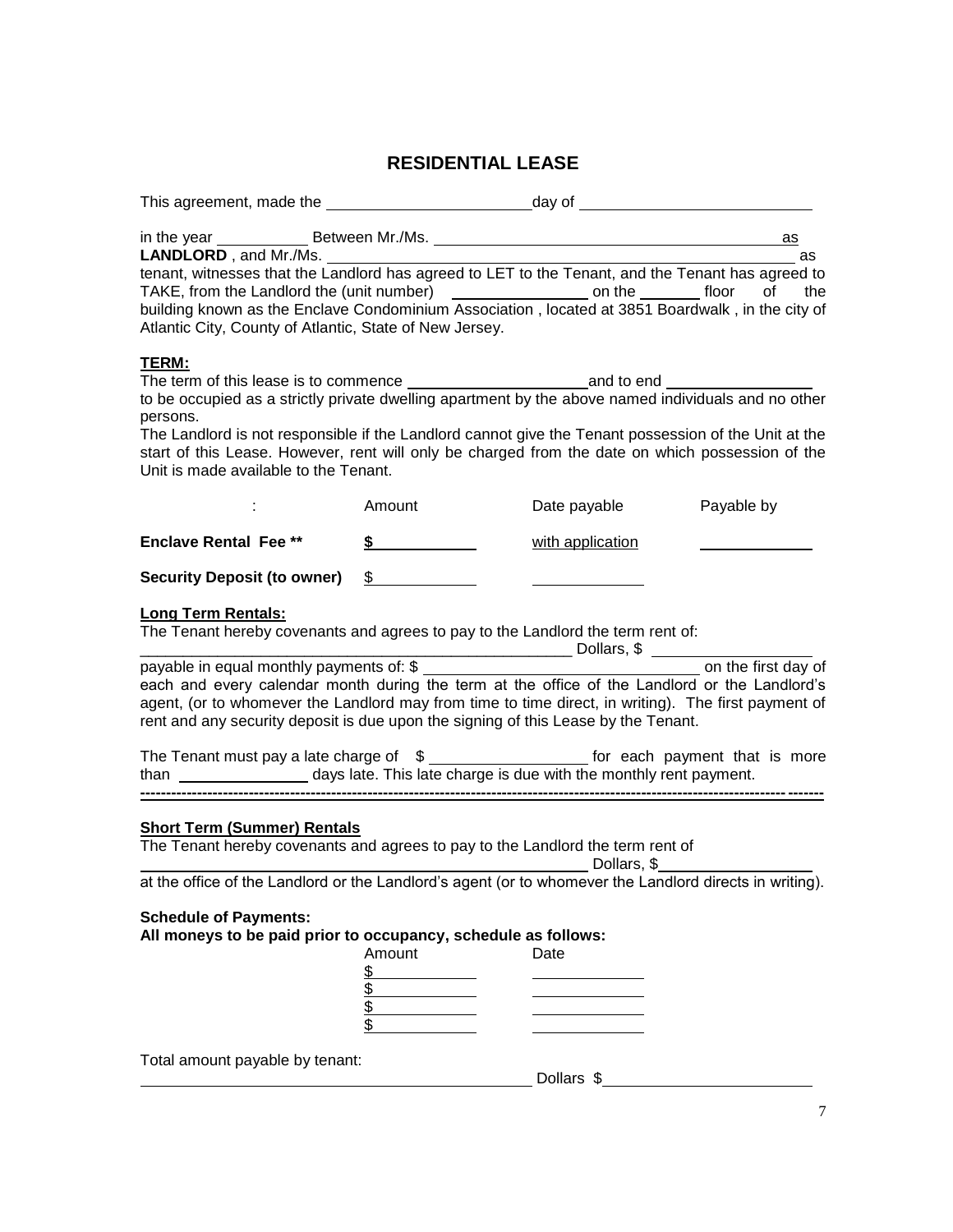| <b>Rental Fee Guidelines:</b>                      |             |
|----------------------------------------------------|-------------|
| New Tenant Occupying a New Unit                    | \$300.00    |
| Returning Seasonal Tenant in Same Unit or New Unit | \$150.00    |
| Returning Annual Lease to a New Unit               | \$75.00     |
| Returning Annual Lease Same Unit                   | 0.00<br>\$. |

The Owner consents to the assignment of rents paid by the Tenant for this apartment if the owner (landlord) is more than 30 days in arrears of condominium fees and assessments.

A Certificate of Occupancy, as required by the City of Atlantic City, is attached hereto:

The utilities shall be turned over to the tenant's name prior to occupancy to facilitate the certificate of occupancy. It shall be the responsibility of the tenant to have the utilities turned on in adequate time.

Please allow a minimum of ten working days for processing the certificate of occupancy by the city of Atlantic City.

A certificate of Occupancy, as required by the City of Atlantic City, is attached hereto:

*The Owner consents to the assignment of rents paid by the Tenant for this apartment to the Enclave Condominium Association if the owner (landlord) is more than 30 days in arrears of condominium fees and assessments*.

#### **SECURITY DEPOSIT:**

The tenant has deposited \$ with the Landlord as security that the tenant will comply with all the terms of this Lease. If the Tenant complies with the terms of this Lease, the Landlord will return this deposit within 30 days after the end of the Lease, including any extension. The landlord may use as much of the deposit as necessary to pay for damages resulting from the Tenant's occupancy. If this occurs prior to the Lease termination, the Landlord may demand that the tenant replace the amount of the security deposit used by the landlord. If the Landlord sells the property, the Landlord may transfer the deposit of the new owners for the Tenant's benefit. The Landlord will notify the Tenant of any sale and transfer of the deposit. The Landlord will then be released of all liability to return the security deposit. The Landlord will fully comply with the Rent Security Law (N.J.S. 46:-19 ct seq.) This includes depositing the security deposit in an interest bearing account, and notifying the Tenant, in writing, of the name and address of the banking institution and the account number. Interest due the Tenant will be credited as rent on each renewal date of this Lease.

#### **LANDLORD'S AGENT**:

The Landlord authorizes the following person(s) to manage the property on behalf of the Landlord : (name(s) and address(es) ) :

#### **USE OF PROPERTY:**

The tenant may use the Unit only as a private residence for the following persons:

The unit is to be cleaned by the tenant at the time of departure.

#### **UTILITIES:**

| The Landlord will pay for the following utilities: |           |             |      |                  |
|----------------------------------------------------|-----------|-------------|------|------------------|
| cold water                                         | hot water | electricity | heat | air conditioning |
| The Tenant will pay for the following utilities:   |           |             |      |                  |
| cold water                                         | hot water | electricity | heat | air conditioning |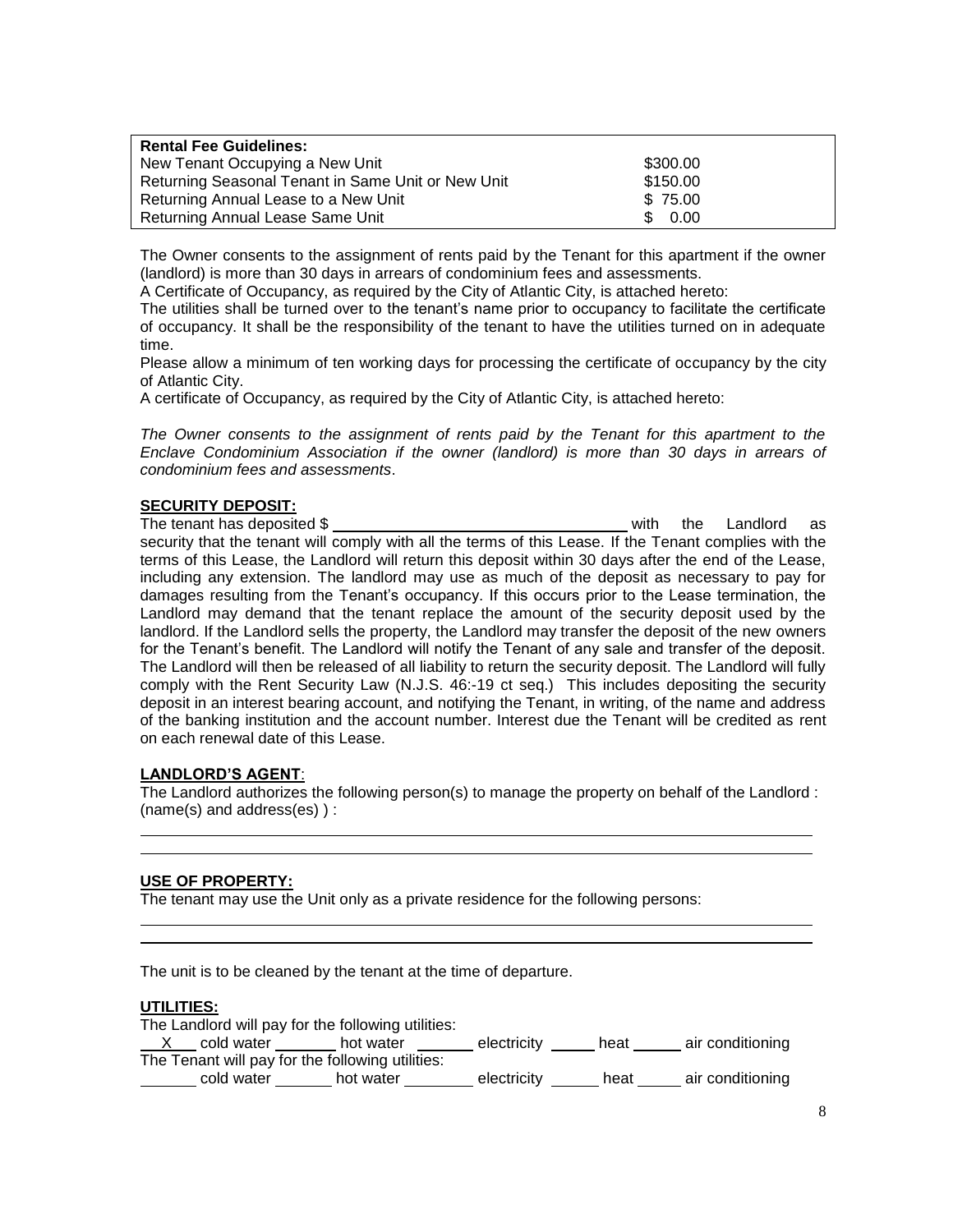## **EVICTION:**

If the tenant does not pay the rent within \_\_\_\_\_\_\_\_\_\_\_\_\_\_\_\_ days after it is due, the Tenant may be evicted. The Landlord may also evict the Tenant if the Tenant does not comply with all of the terms of this Lease, or if they have materially misrepresented any information supplied by them to the Enclave Condominium Association on their Rental Application Forms, and for all other causes allowed by Law. If evicted, the Tenant must continue to pay the rent for the rest of the term. The tenant further agrees that they Enclave Condominium Association has the right, but not obligation, to evict tenant for failure to comply with the Master Deed, Bylaws or Rules and Regulations of the Enclave Condominium Association. The tenant must also pay all costs, including reasonable attorney fees, related to the eviction and the collection of any moneys owed the Landlord, along with the cost of entering, re-renting, cleaning and repairing the Apartment. Rent received from any new tenant will reduce the amount owed the Landlord.

## **PAYMENTS BY LANDLORD**:

If the Tenant fails to comply with the terms of this Lease, the Landlord may take any required action and charge the cost, including reasonable Attorneys fees, to the Tenant as additional rent. Failure to pay such additional rent upon demand is a violation of this Lease.

## **CARE OF THE UNIT**:

The tenant has examined the Unit including the Living quarters, all facilities, furniture and appliances, and is satisfied with its present physical condition. Tenant shall keep the Unit neat, clean and sanitary, dispose of all rubbish, garbage and other organic or flammable waste in a clean, safe and sanitary manner and in compliance with the procedures established by the Condominium. The tenant shall use and operate all electrical, gas, plumbing and heating fixtures and appliances in accordance with the normal operating procedures and in a safe manner. Tenant shall not permit any other person to destroy, deface, damage, impair or remove any part of the Unit or the facilities or appurtenances thereto. Tenant shall keep in a state of good repair, maintenance and cleanliness all parts of the unit, including equipment therein, and shall promptly report any defect, damage or breakage in any structure, equipment or fixture of the Unit to the Landlord and, in the absence of the Landlord, to the managing agent of the Association. The Tenant will be responsible for any damage to the Unit caused by carelessness, misuse, or neglect on the part of the Tenant or Tenant's family, permittees, licensees, employees, invitees, and agents. Any repairs made necessary by acts of commission or omission of tenant or any of the aforesaid persons shall be paid for by the Tenant, but Tenant shall not order repairs on or about the Unit without prior approval from the landlord. At the end of the tenancy, the Enclave Condominium Association reserves the right to inspect the limited common areas appurtenant to the unit. The tenant and Landlord will jointly be responsible for any repairs needed to those elements, and Landlord shall use the security deposit monies to pay for any repairs needed to the elements, with any remaining balance due for such repairs remaining as an obligation of Landlord and Tenant.

## **COMPLIANCE WITH LAWS, ETC**.:

The Tenant must comply with laws, orders, rules and requirements of governmental authorities and insurance companies which have issued or are about to issue policies covering this and/or its contents. The Tenant shall further comply with all condominium documents, including without limitation, the covenants, rules, and regulations set forth in the Condominium Master Deed and By-Laws, as each may be amended from time to time, and all other rules and regulations adopted by the Association.

#### **NO WAIVER BY LANDLORD**:

The Landlord does not give up any rights by accepting rent or by failing to enforce any terms of this Lease.

# **NO ASSIGNMENT OR SUBLEASE:**

The Tenant may not sublease the Unit or assign this Lease without the Landlord's prior written consent, as well as the prior written consent of the Enclave Condominium Association.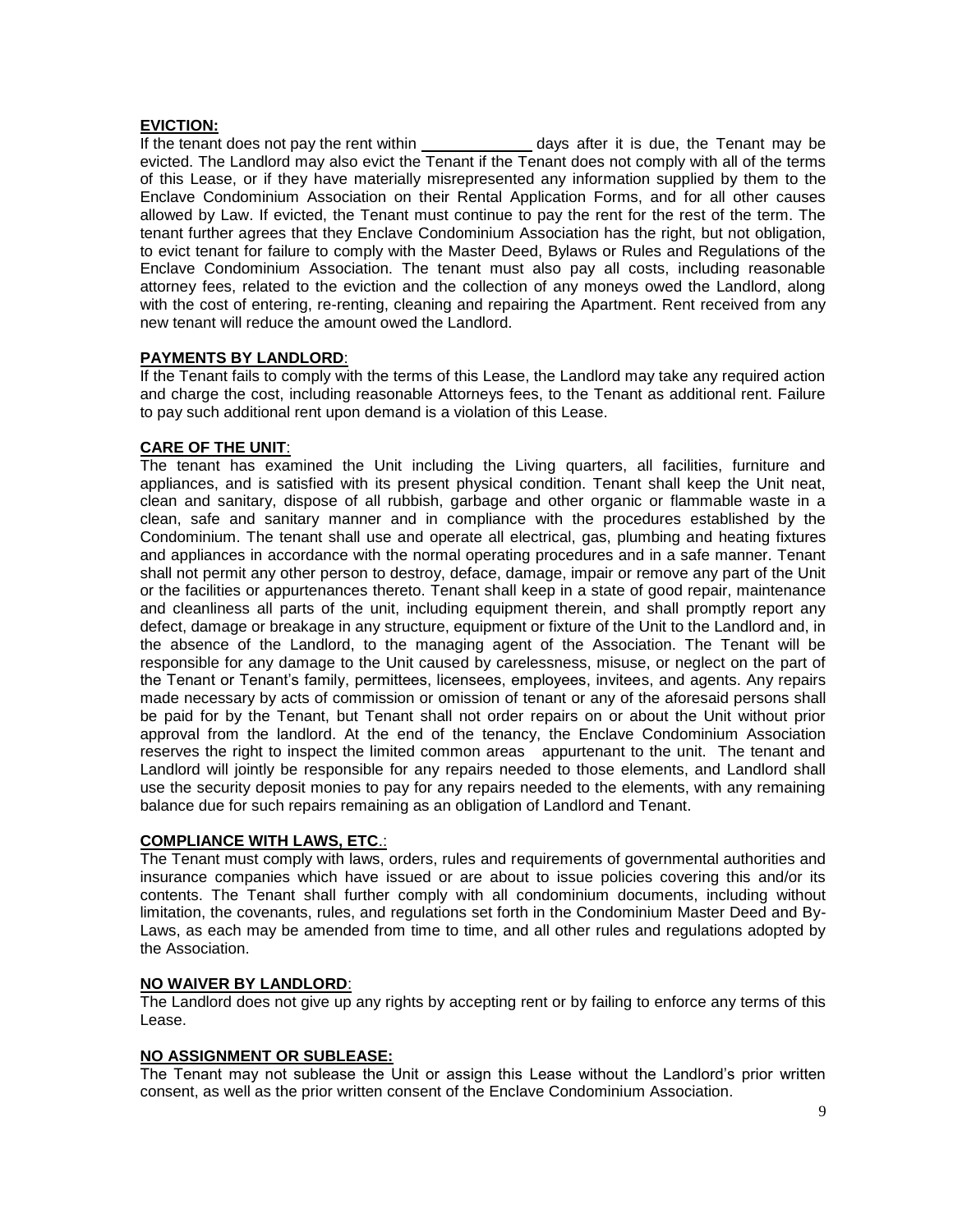## **ENTRY BY LANDLORD**:

Upon reasonable notice, the landlord or Condominium Association may enter the Unit to provide services, inspect, repair, improve or show it. The Tenant must notify the Landlord if the Tenant will be away for 10 days or more. In case of emergency or the Tenant's absence, the Landlord may enter the Unit without the Tenant's consent.

#### **QUIET ENJOYMENT**:

The tenant may live in and use the Unit without interference subject to the terms of this lease.

#### **TENANT'S RISK**:

All property placed in the Unit, storage rooms or areas, or in any portion of the Condominium shall be at the sole risk of the Tenant or the parties owning the property, and Landlord shall in no event be liable for the loss, destruction or theft of, or damage to, such property. No promise has been made that Tenant shall have space in any storage room.

#### **HAZARDOUS USE**:

The Tenant will not keep anything in the Unit, which is dangerous, illegal, flammable, explosive or might increase the danger of fire or any other hazard.

#### **INJURY OR DAMAGE:**

The tenant will be responsible for any injury or damage caused by the act or neglect of the Tenant, the tenant's household members or visitors.

#### **TERMINATION:**

The Lease shall absolutely terminate at the expiration of the stated Lease term, unless sooner terminated upon Tenant's default, or extended in writing by the parties thereto. Tenant will, upon termination of this Lease, surrenders the Unit and all fixtures and equipment therein in good, clean and operating condition, in the same condition as when received, ordinary wear and tear excepted. Tenant shall, at the time of vacating the Unit, clean the Unit, including and without limitation, the stove, refrigerator, floors and walls and remove all trash from the Unit. If such cleaning and removal of trash is not accompanied by Tenant, action deemed necessary by landlord to accomplish the same shall be taken by Landlord at tenant's expanse. Upon vacating the Unit, Tenant shall deliver all keys thereto to Landlord within twenty-four hours after vacating. Failure to comply will be cause to charge Tenant for changing locks.

The building is being converted to or is a condominium or cooperative (or fee simple ownership of the several dwelling units). Your tenancy can be terminated upon 60 days notice if your apartment is sold to a buyer who seeks to personally occupy it. If you move out as a result of receiving such a notice, and the Landlord arbitrarily fails to complete the sale, the Landlord shall be liable for treble damages and court costs.

#### **NOTICES:**

All notices provided by this lease must be written and delivered personally or by certified mail, return receipt requested. Notices to the landlord maybe sent to the Landlord's agent.

#### **SIGNS:**

The Tenant may not put any sign or projection (such as a TV or radio antenna) in or out of the windows or exteriors of the Unit.

#### **SUBORDINATION:**

This Lease and the Tenant's rights are subject and subordinate to present and future liens for condominium assessments past due on the premises which include the unit. The Landlord may execute any papers on the tenant's behalf as the tenant's attorney in fact to accomplish this. Tenant acknowledges that the unit is a condominium Unit and tenant's right to use and occupy the Unit shall be subject and subordinate in all respects to the provisions of the Declaration and By laws of the Condominium and to such other Rules and regulations as the Board of Directors of the Enclave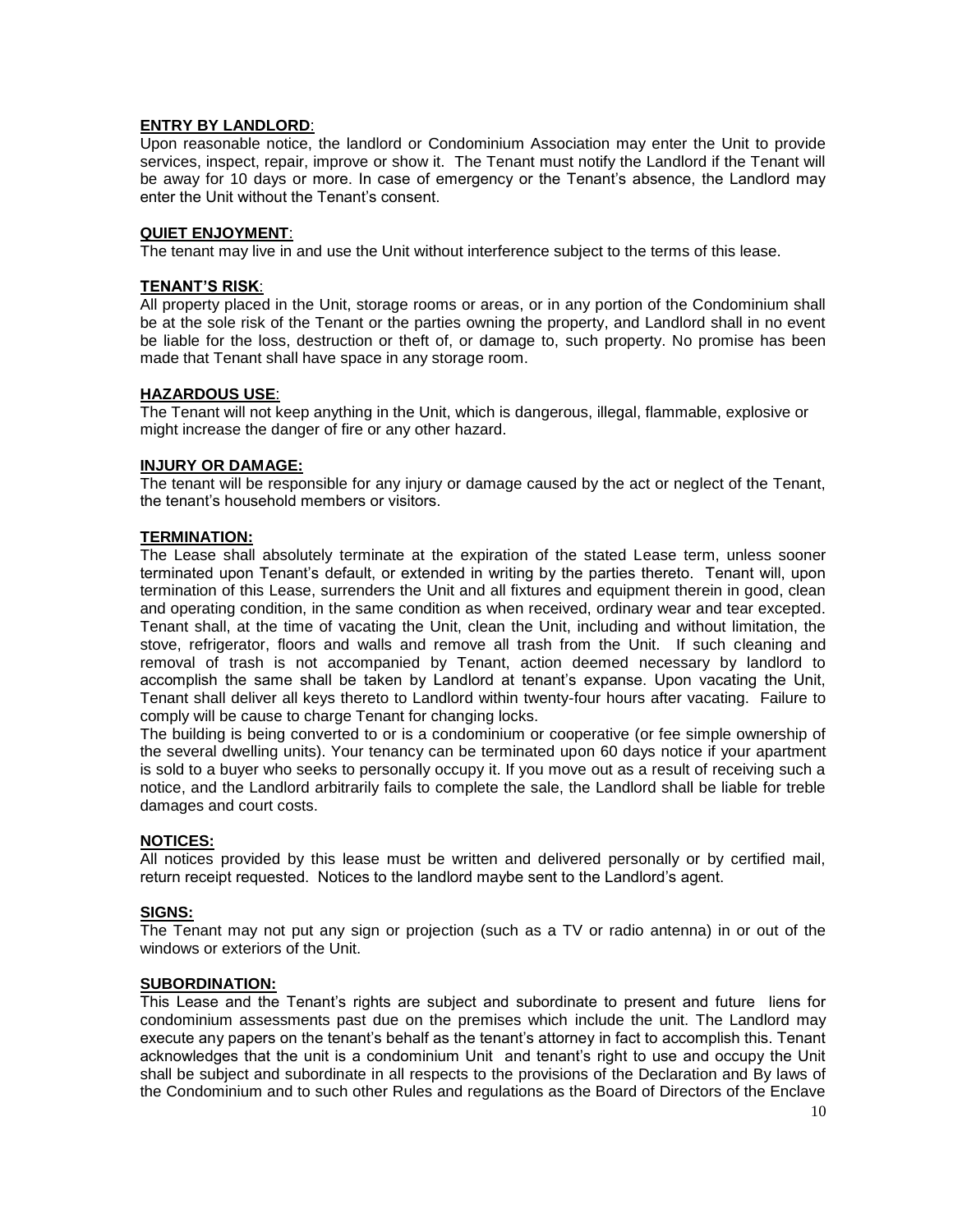Condominium Association may from time to time promulgate. Failure of tenant to comply with the provisions of the Condominium Instruments or the Rules and regulations shall constitute a breach of this Lease. This Lease also grants a license to Tenant of Landlord's right to use the common elements and common facilities of the Condominium, provided that tenant shall indemnify and hold harmless Landlord for any damages, direct or indirect, incurred by the Landlord as a result of the non-compliance by the Tenant and his invitees with the provisions of any of the Condominium Instruments, Rules and regulations or any other covenant of this Lease.

Tenant further acknowledges that the privileges of Association Membership, which are conferred to tenant as an Associate Member, are contingent upon Landlord remaining a member of the Association in good standing. If Landlord ceases to be a member in good standing, such services may be suspended or interrupted until the Landlord returns to good standing.

## **PETS:**

The Board of Trustees has adopted an "Assistance/Comfort Animal Policy" which is incorporated into these Rules and Regulations by this reference. A copy of that Policy can be obtained from the Management Office. Any request for such Policy shall be complied with within a reasonable period of time. Any costs for providing the Policy by the Management Office will be set by the Board of Trustees.

## **INTERRUPTION OF SERVICES**:

Landlord shall be under no liability to tenant due to any discontinuance of heat, hot or cold water, or for the discontinuance of any other service and landlord shall not be liable for loss or damage to property of tenant caused by insects, termites, or other vermin, or by rain, snow, water, or steam that may leak into or flow from any part of the Unit through any defects in the roof or plumbing from any source whatsoever, unless due to the willful or negligent acts of landlord and written notice of such condition is given to landlord.

In the event landlord deems it necessary to temporarily interrupt or cause the interruption of gas, water, electric or other essential service to Tenant in order to make any repairs to or permit the renovation, restoration, or replacement of any gas, water, electric, or other essential service equipment. Landlord shall give Tenant reasonable notice thereof.

# **ALTERATIONS:**

Tenant will not remodel or make any structural changes, alterations, additional or decorations to the Unit; will not paper, paint or decorate; nor install attach, remove or exchange appliances or equipment, such as the air conditioning, heating, refrigerating or cooking units, radio or television antennae; nor drive nails or other devices into the walls or woodwork (a reasonable number of picture hangers excepted).

#### **SMOKING:**

At a meeting of the Board of Directors of the Enclave Condominium Association, it passed a nonsmoking policy for the entire Enclave building affective December 1, 2016. The date of said meeting was September 17, 2016. A copy of the Smoking Resolution may be obtained from the Management Office. In general, the Smoking Resolution prohibits smoking in any and every area of the Enclave Condominium Association property. It also prohibits smoking in all units and balconies. An exception to the Policy exists for any current owner or tenant so long as they remain in occupancy of the unit and have signed the Smoking Affidavit prior to December 1, 2016.

#### **APPROVAL BY CONDOMINIUM ASSOCIATION:**

This Lease shall be null and void unless it is approved by the Enclave Condominium Association pursuant to its Master Deed, By- Laws, Rules and Regulations as in effect.

#### **RECEIPT OF TRUTH IN RENTING STATEMENT:**

Tenant acknowledges that they have received from the Landlord as of the execution hereof the following: Truth in Renting Statement, and The Rules and Regulations of the Enclave Condominium Association.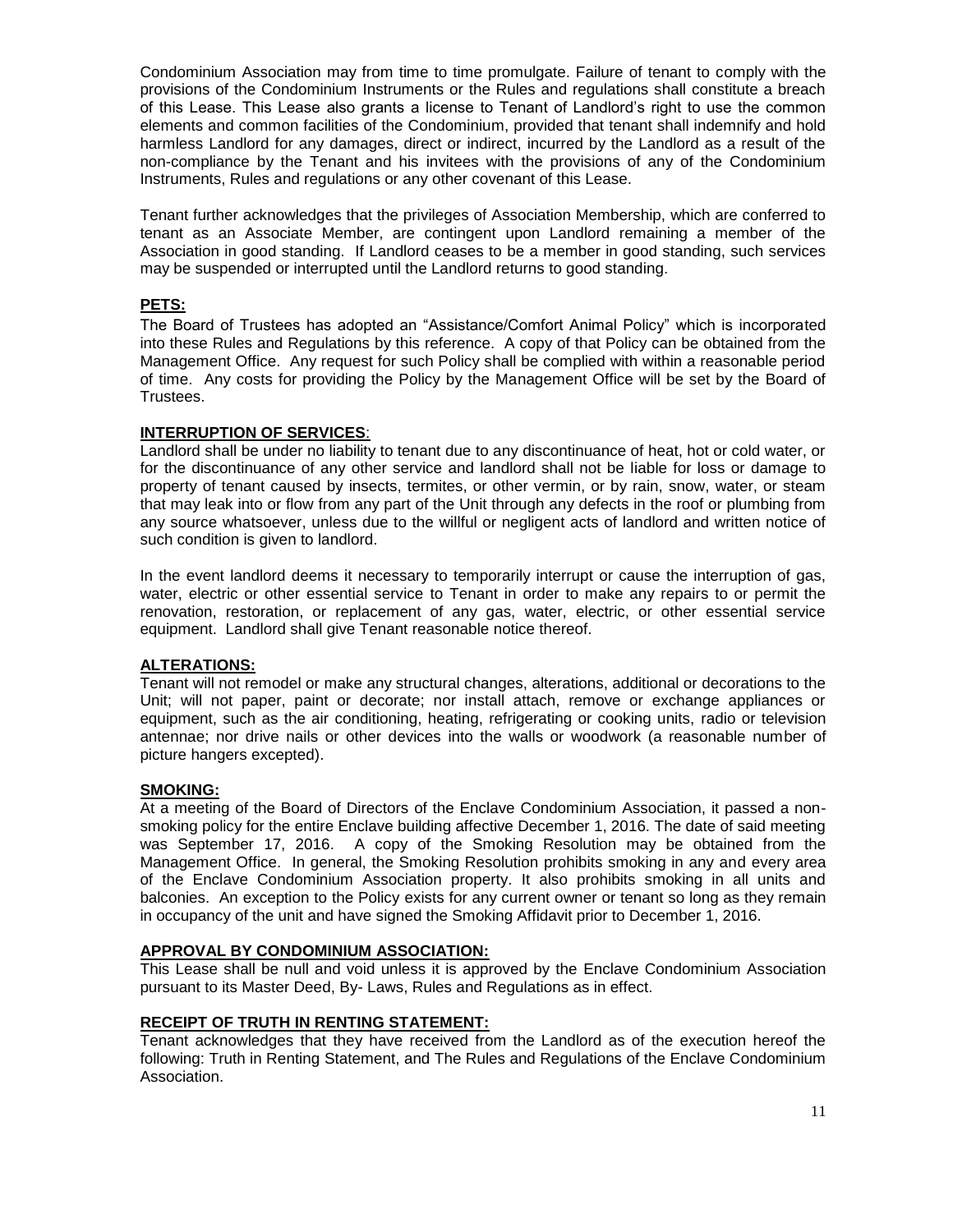# **ASSIGNMENT OF RENT:**

The Enclave Condominium Association reserves the right to notify the Tenant to pay all rent to the Association in the event that the Association has assessed fines against the owner for violation of the rules and regulations or if the owner is otherwise delinquent in payments to the Association as required by the Rules and regulations, the Master Deed, or the By-Laws of the Association. The Owner consents to the assignment of rents paid by tenant for this apartment, if owner (landlord) is more than 30 days in arrears of condominium fees and any assessments.

This lease agreement shall not be binding on either party hereto until landlord has received and approved the tenant's credit application. In the event that the tenant's credit application is not approved by the landlord or Association, then the Landlord or Association shall have the right to terminate this agreement.

The undersigned acknowledges by their execution of this lease that they waive, release and relinquish any right to pursue any claim against the Enclave Condominium Association, Inc. or any of its agents, employees or representatives as a result of any damage to their vehicle, while such vehicle is parked in the Condominium's parking facility , or for any fire, theft, or vandalism or any other claim of any type whatsoever. This waiver also releases and relinquishes any right to pursue any claim against the Enclave Condominium Association, Inc., or its agents, employees, or representatives, as a result of any damage to their rental unit, or for any fire, theft, or vandalism, or any other claim of any type, except for any claim for damages arising out of the conduct of the Enclave Condominium Association, Inc., or its agents, employees, or representatives.

# **VALIDITY OF LEASE:**

If a clause or provision of this lease is legally invalid, the rest of this Lease remains in effect.

## **PARTIES:**

The Landlord and each of the tenants are bound by this lease. All parties who lawfully succeed to their rights and responsibilities are also bound.

## **ENTIRE LEASE:**

All promises the landlord has made are contained in this written Lease. This Lease can only be changed by an agreement in writing by both the tenant and the Landlord.

#### **SIGNATURES:**

The landlord and the Tenant agree to the terms of this lease. If this lease is made by a corporation, its proper corporate officers sign and its corporate seal is affixed. Co-signers will not be considered to qualify on the application

# **ATTORNEY REVIEW**:

 STUDY BY ATTORNEY: The Tenant or the landlord may choose to have an attorney to study this lease. If an attorney is consulted, the attorney must complete his or her review of the lease within a three-day period.. This Lease will be legally binding at the end of this three-day period unless an attorney for the Tenant or the landlord reviews and disapproves of the lease.

 COUNTING THE TIME: You count the three days from the date of delivery of the signed lease to the Tenant and the landlord. You do not count Saturdays, Sundays, or legal holidays. The tenant and the Landlord may agree in writing to extend the three-day period for attorney review.

• NOTICE OF DISAPPROVAL: If an attorney for the tenant or the landlord reviews and disapproves of this lease, the attorney must notify the Real Estate Brokers, as applicable, and the other party named in this lease within the three day period. Otherwise this lease will be legally binding as written. The attorney must send the notice of disapproval to the parties to the lease and, if applicable, Real Estate Brokers by certified mail, by telegram, or by delivering it personally. The telegram or certified letter will be effective upon sending. The personal delivery will be effective upon delivery to parties to the lease and The Real Estate Brokers office. The attorney may also, but need not inform the parties to the lease and the Real Estate Brokers of any suggested revisions(s) in the lease that would make it satisfactory.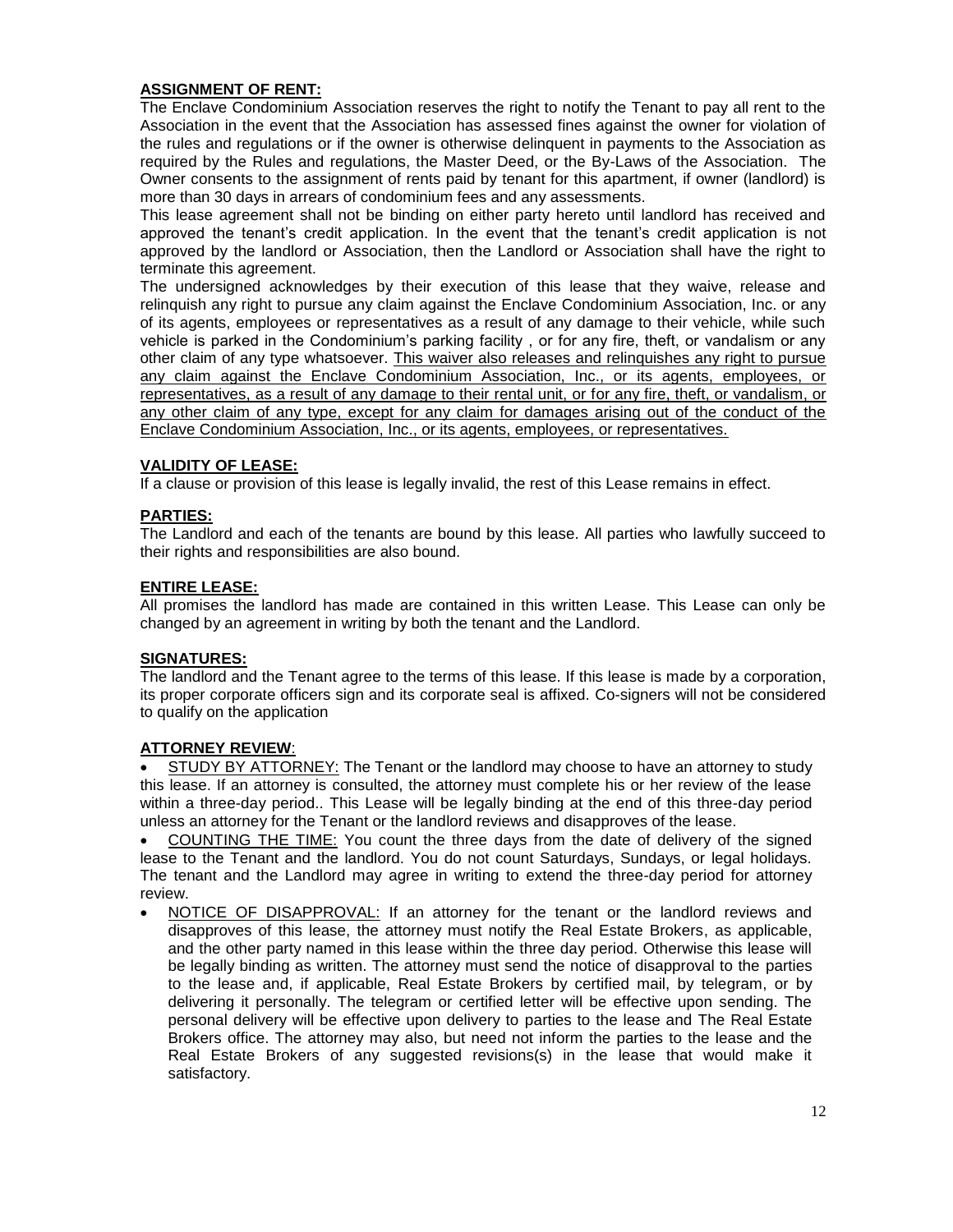**MEGAN'S LAW STATEMENT:** Under New Jersey Law, the county prosecutor determines whether and how to provide notice of the presence of convicted sexual offenders in an area. In their professional capacity, real estate licensees are not entitled to notification by the county prosecutor under Megan's Law and are unable to obtain such information for you. Upon closing, the county prosecutor may be contacted for such further information as may be disclosable to you.

In witness whereof, the parties to this agreement have hereunto set their hands and seals, the day and year first above written.

Signatures :

| Landlord (LS) | date | witness |  |
|---------------|------|---------|--|
| Landlord (LS) | date | witness |  |
| Tenant (L.S.) | date | witness |  |
| Tenant (L.S.) | date | witness |  |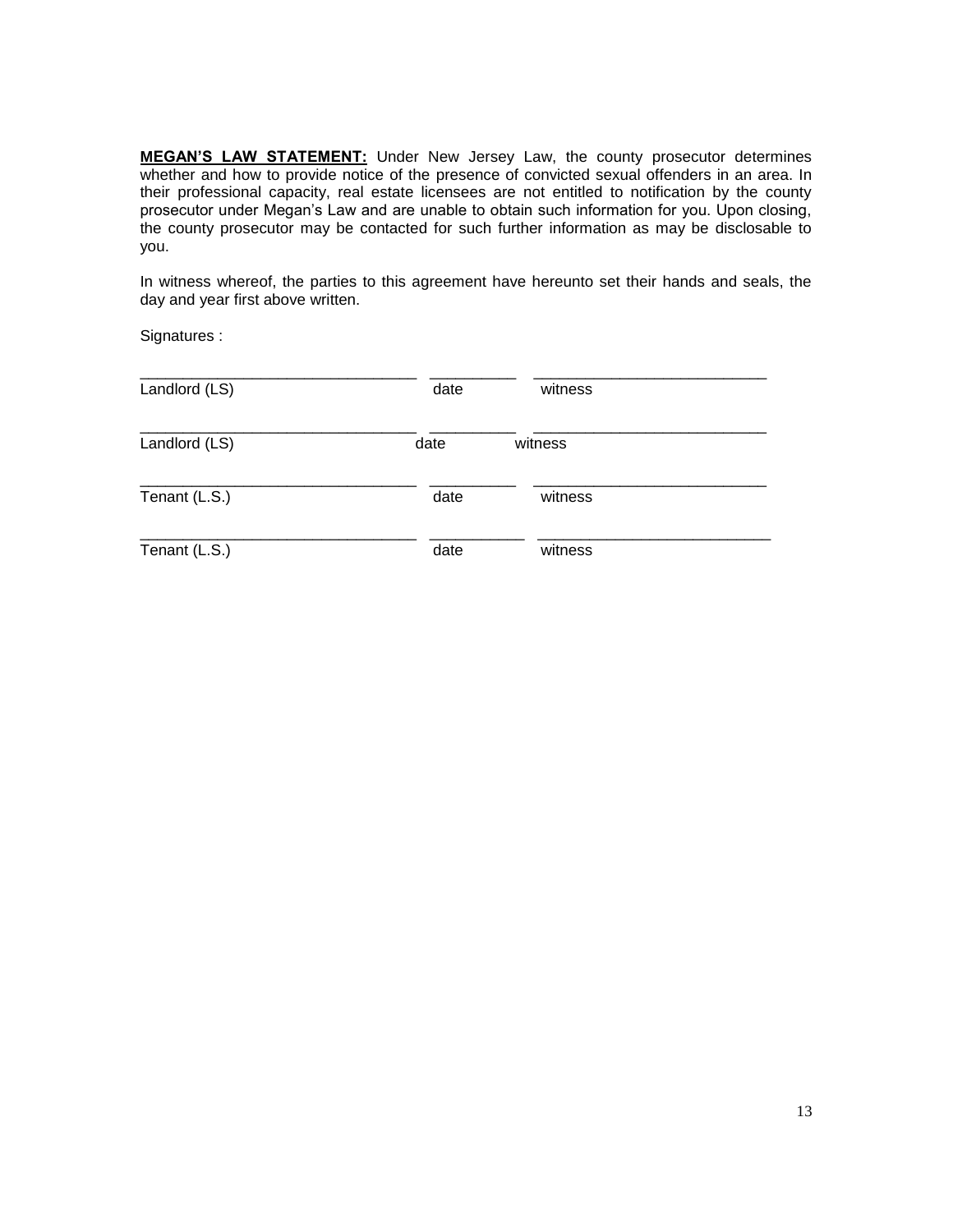#### **Addendum to Lease**

| This addendum to lease is made this               | day of |  | , the vear                 |
|---------------------------------------------------|--------|--|----------------------------|
| BETWEEN Mr./Ms.                                   |        |  | as LANDLORD, and           |
| Mr./Ms.<br>Condominium Association (Association). |        |  | as tenant, and the Enclave |

**1**. This addendum is part of a lease made between the Landlord and the Tenant dated

. If there is a conflict between the provisions of this addendum and the lease, this addendum shall prevail.

**2**. The parties agree that the rights of possession of Tenant are subject to the conditions and restrictions as set forth in the Rules and Regulations of the Association, and all amendments and supplements thereto.

**3**. The parties agree that the Premises shall be exclusively used and occupied by the Tenant as a private single family residence, and neither the Premises nor any part thereof shall be used at any time during the term of this lease by Tenant for the purpose of carrying on any business , profession or trade of any kind, or for any other purpose other than a private single family residence. Tenant shall comply with all laws, ordinances, orders and rules of all governmental agencies affecting the cleanliness, occupancy and preservation of the Premises, and the sidewalks connected thereto, and all health safety and sanitation laws during the term of the lease or any renewals thereof.

**4**. The City of Atlantic City prohibits the rental or the offering for rent of a dwelling unit or apartment without first being licensed. Therefore, the Association will not permit any Landlord or agent on Landlord's behalf to offer for rent the Premises without first producing to the Manager of the Association a valid license issued by the City of Atlantic City authorizing the rental of the unit. This license, in addition to other information, will contain a statement as to the number of adults and the number of children that are legally permitted to occupy the unit. Landlord and tenant covenant with Association that the Premises shall be occupied by no more than the number of adults and the number of children set forth in the city of Atlantic City license for the said premises. Association will refuse to allow any Tenant to occupy the Premises unless Landlord first complies with the provisions of this addendum to the Lease. If a Landlord and Tenant enter into a lease without first signing and attaching this addendum to the lease and complying with the provisions thereof, Association will refuse to allow the Tenant to occupy the Premises. If the Tenant occupies the Premises without the Association having first received notice of existence of the lease, Association will withhold all common element privileges from being used by the Tenant such as the Association's parking lot, swimming pool, laundry facilities and any other applicable common elements. In addition, Association shall have the option to take such legal action against the Landlord, to restrain the landlord from offering the Premises for rent and if it becomes rented without the consent of the Association, the Association shall have the option to take legal action against Tenant to evict the Tenant and/or restrict the tenant from using the common element privileges, aforementioned. The legal costs and attorney's fees incurred by the Association shall be paid by the Landlord.

**5**. The parties agree that without prior written consent of the Association, landlord shall not allow Tenant to assign the lease, sublet or grant any concession or license to use the Premises or any part thereof. Any assignment, or subletting or concession or licensing to use the Premises without the prior written consent of the Association shall be void and violate this agreement.